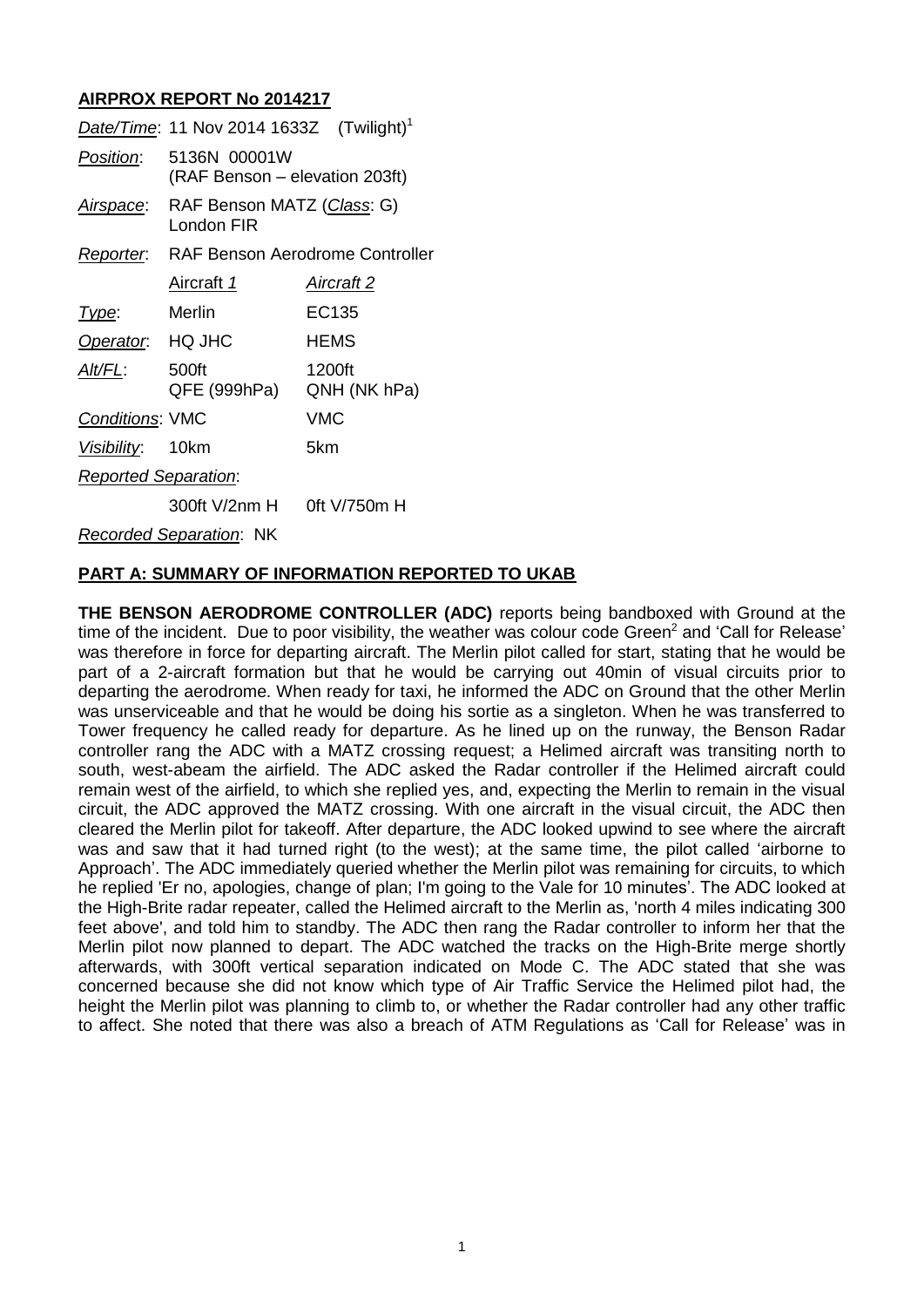**THE BENSON APPROACH/ZONE CONTROLLER** reports being bandboxed with Approach and Zone but that she did not remember much about the incident. The weather was 'Green' so 'Call for Release' for all traffic was in effect. The Station-based Helimed aircraft called her, routing from North to South about 1 mile to the west of Benson. She then called ADC to request a MATZ crosser. As the Helimed was abeam Benson she observed an aircraft climbing out towards it. The ADC confirmed that an aircraft had departed the visual circuit without permission and passed the callsign. The Approach/Zone controller believed that she called the Merlin to the Helimed but could not recall if the Helimed pilot reported visual or not. Both aircraft continued without any further incident.

She perceived the severity of the incident as 'Low'.

**THE BENSON SUPERVISOR** reports being in the Approach Room at the time of the incident, having just taken a somewhat protracted prenote for a departure to the south on behalf of the Approach controller. Due to the time elapsed since the incident, he could not recall whether the Approach and Zone positions were bandboxed; however, the Controller narrative would suggest this was the case. He remembered the Tower controller calling the Approach controller but was not aware of the reason until the call had finished. It was at this time that he was made aware of the details. He stated that he had no further information to add to the controller narrative.

**THE MERLIN PILOT** reports being under instruction on a night tactical-formation sortie. The green camouflaged aircraft had white upper and lower strobes and navigation lights selected on, as was the SSR transponder with Modes A, C and S. The aircraft was not fitted with an ACAS or TAS. The pilot was operating under VFR in VMC, in receipt of a Basic Service from Benson Approach at CPA. The pilot stated that he was first made aware of the incident a week after the event and, as such, could not remember events with any degree of certainty. The sortie required a high degree of planning. He called for engine and rotor start with the intention of remaining [in the visual circuit] for 30min, at which point he would continue en-route with another Merlin as a formation pair. Unfortunately the other aircraft went unserviceable and, with the amount of time it had taken waiting on the ground, it was decided to continue with the navigation route to maximise the training benefit as a single aircraft. The instructor by this point had taken charge of making radio calls and, whilst the pilot could not remember with certainty at what point the change of intentions were communicated to ATC, he was certain they did not state in the taxy call that they were 'remaining', as confirmed by the tape transcript. On climb-out, he turned right onto west to head towards the Vale at 100kt, VFR not above 500ft, within the MATZ. He remembered ATC calling the [EC135] and that he was able to report 'visual' straight away, in the right 2 o'clock and above, passing down the right-hand side. The pilot stated he was entirely happy with its position and continued with the other aircraft visual throughout, passing above and well clear by a significant distance, which he judged to have been at least 2 miles. At no point did it cause him concern, or did he feel any avoiding action was necessary; flight safety, from his point of view, was never compromised.

He assessed the risk of collision as 'Low'.

**THE EC135 PILOT** reports conducting a HEMS Category Alpha flight. The red and yellow helicopter had white HISLs, navigation and landing lights selected on, as was the SSR transponder with Modes A, C and S. The aircraft was not fitted with an ACAS or TAS. The pilot was operating under VFR in VMC, in receipt of a Basic Service from Benson Zone. The pilot stated he was first made aware of the Airprox 9 days after the event and so was not able to recall exact figures or provide recorded route data. He had requested and was cleared for a MATZ crossing from Oxford to the south-southwest of RAF Benson, heading 160° at 120kt. He was on zone frequency throughout and therefore did not hear ATC communications with the Merlin pilot. Both he and the HEMS crewmember, in the front left seat, saw the Merlin departing Benson in a right-hand climbing turn; they were surprised by its routing. Zone asked if he was visual, he confirmed that he was, and judged that the Merlin would pass down their right hand side. To mitigate any risk, he put in a gentle left turn and then resumed track after passing safely behind the Merlin.

He assessed the risk of collision as 'Low'.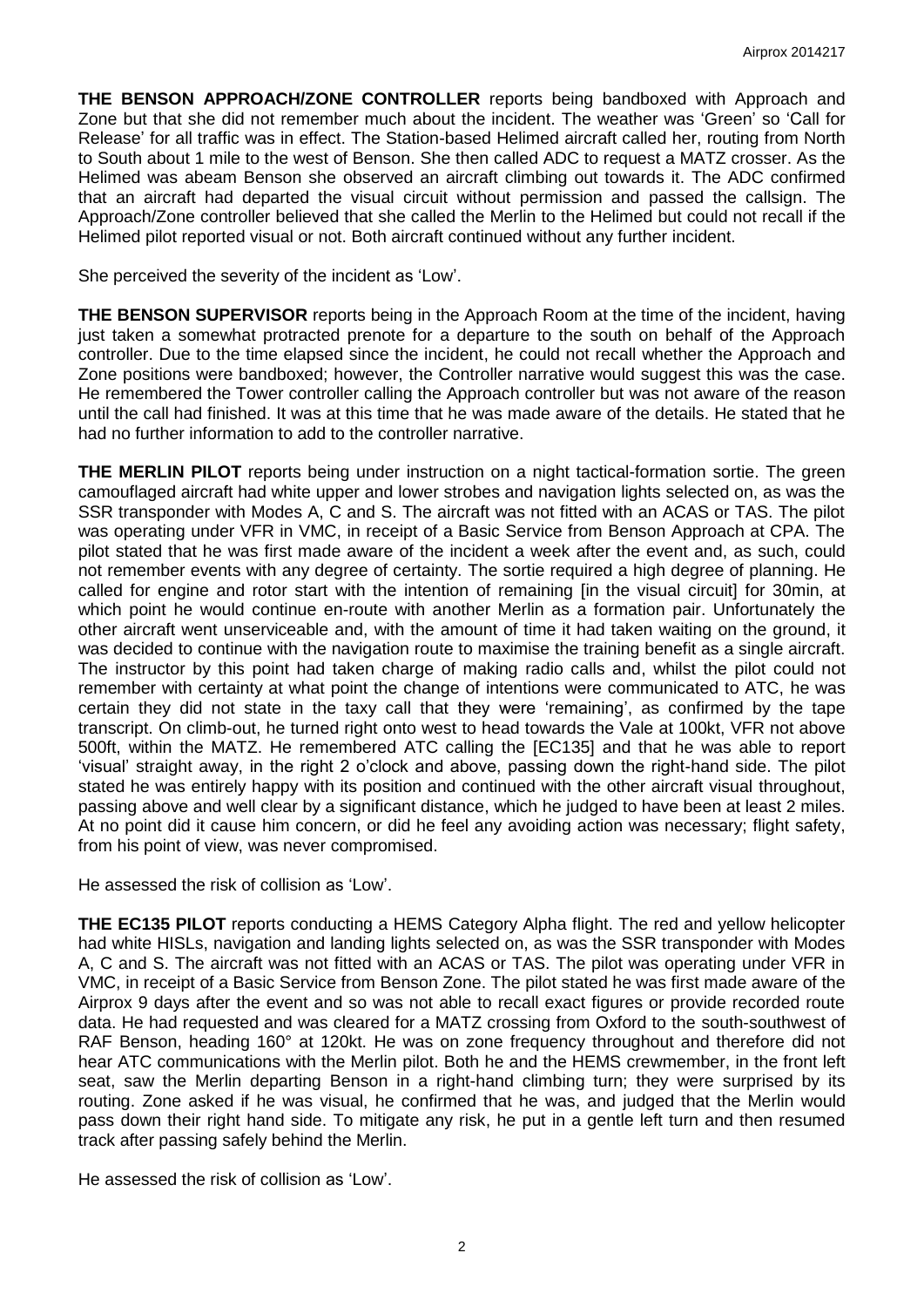# **Factual Background**

The weather at RAF Benson was recorded as follows:

METAR EGUB 111550Z 10015KT 9999 -RA BKN011 11/10 Q0993 GRN NOSIG METAR EGUB 111650Z 10013KT 9999 -RA BKN012 11/10 Q0993 GRN TEMPO 7000 RA GRN

A transcript of the Benson Ground/Tower frequency is reproduced below:

| From          | To            | <b>Speech Transcription</b>                                                                                                                                                                                                              | <b>Time</b> |
|---------------|---------------|------------------------------------------------------------------------------------------------------------------------------------------------------------------------------------------------------------------------------------------|-------------|
| Merlin        | Ground        | Benson Ground good evening [Merlin C/S]                                                                                                                                                                                                  | 16:13:54    |
| Ground        | Merlin        | [Merlin C/S] Benson Tower good evening pass message                                                                                                                                                                                      | 16:13:58    |
| Merlin        | Ground        | [Merlin C/S] ????? er ????? on line Bravo er currently two P O B<br>with one in attendance, err requesting engine and rotors start,<br>remaining for forty minutes errr before departing as a formation                                  | 16:14:03    |
| Ground        | Merlin        | [Merlin C/S] roger start, surface wind one zero zero one four knots                                                                                                                                                                      | 16:14:18    |
| Merlin        | Ground        | Start [Merlin C/S]                                                                                                                                                                                                                       | 16:14:22    |
| Merlin        | Ground        | Benson Ground [Merlin C/S]                                                                                                                                                                                                               | 16:27:49    |
| Ground        | <b>MERLIN</b> | [Merlin C/S] Ground go ahead                                                                                                                                                                                                             | 16:27:52    |
| <b>MERLIN</b> | Ground        | [Merlin C/S] Merlin now four persons on board, on line Bravo,<br>request to taxi Yankee via the short, information foxtrot copied, er<br>unfortunately we are going to be a singleton now from now on<br>there'll be no formation flying | 16:27:53    |
| Ground        | <b>MERLIN</b> | [Merlin C/S] roger taxi hold Bravo, now Golf with the colour code<br>green                                                                                                                                                               | 16:28:04    |
| Merlin        | Ground        | Taxi golf colour code green err [Merlin C/S]                                                                                                                                                                                             | 16:28:08    |
| Ground        | Merlin        | And cloud base broken at one thousand one hundred                                                                                                                                                                                        | 16:28:11    |
| Merlin        | Ground        | [Merlin C/S]                                                                                                                                                                                                                             | 16:28:14    |
| Tower         | Approach      | Approach                                                                                                                                                                                                                                 | 16:28:27    |
| Approach      | Tower         | Hi ????                                                                                                                                                                                                                                  | 16:28:28    |
| Tower         | Approach      | No you're Approach sorry, Tower                                                                                                                                                                                                          | 16:28:29    |
| Approach      | Tower         | <b>Request MATZ Crosser</b>                                                                                                                                                                                                              | 16:28:30    |
| Tower         | Approach      | Go ahead                                                                                                                                                                                                                                 | 16:28:31    |
| Approach      | Tower         | Err ??? West to South err ??? ?????? miles to the west of<br>Benson, traffic is North West seven miles tracking south<br>squawking zero zero five zero, Helimed                                                                          | 16:28:32    |
| Merlin        | Ground        | [Merlin C/S] approaching ????? to tower                                                                                                                                                                                                  | 16:28:33    |
| Ground        | Merlin        | [Merlin C/S] roger                                                                                                                                                                                                                       | 16:28:36    |
| Tower         | Approach      | Contact                                                                                                                                                                                                                                  | 16:28:44    |
| Approach      | Tower         | He's routing to Bucklebury, ???????????                                                                                                                                                                                                  | 16:28:45    |
| Merlin        | Tower         | Tower [Merlin C/S] at hold bravo ready for departure                                                                                                                                                                                     | 16:28:47    |
| Tower         | Merlin        | [Merlin C/S] line up Yankee                                                                                                                                                                                                              | 16:28:51    |
| Merlin        | Tower         | Line up Yankee [Merlin C/S]                                                                                                                                                                                                              | 16:28:52    |
| Tower         | Approach      | What was his ????? not below what?                                                                                                                                                                                                       | 16:28:53    |
| Approach      | Tower         | Seven hundred feet Q F E                                                                                                                                                                                                                 | 16:28:56    |
| Tower         | Approach      | Not below seven hundred feet Q F E                                                                                                                                                                                                       | 16:28:58    |
| Approach      | Tower         | He's basically maintaining that altitude and that sort of heading<br>Bucklebury area he said                                                                                                                                             | 16:29:00    |
| Tower         | Approach      | I don't know where Bucklebury is                                                                                                                                                                                                         | 16:29:04    |
| Approach      | Tower         | He says it's near Goring                                                                                                                                                                                                                 | 16:29:05    |
| Tower         | Approach      | Oh ok                                                                                                                                                                                                                                    | 16:29:06    |
| Approach      | Tower         | So just staying to the West I think                                                                                                                                                                                                      | 16:29:07    |
| Tower         | Approach      | Remaining West of the airfield MATZ penetration is<br>approvedthere's one in the circuit                                                                                                                                                 | 16:29:08    |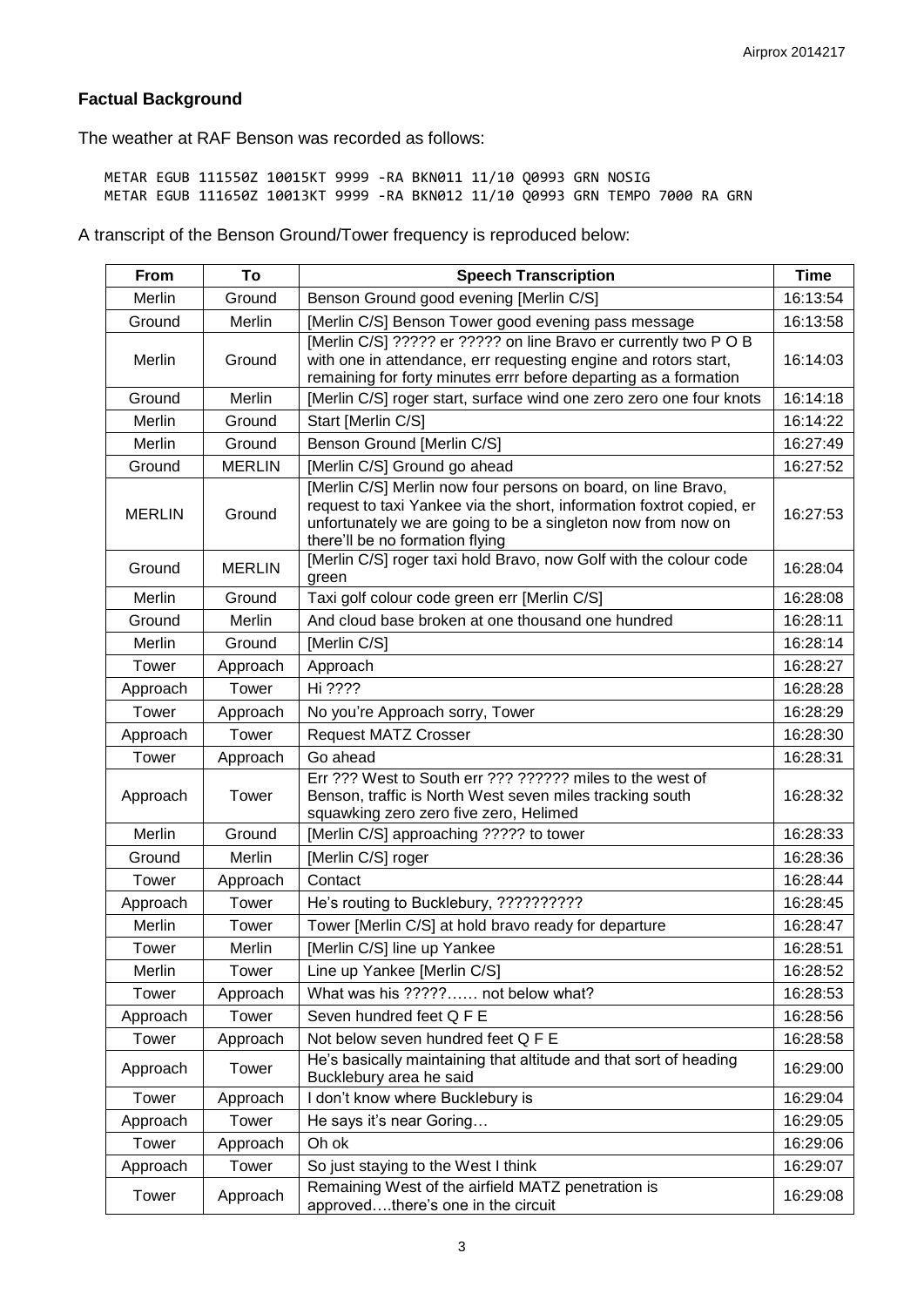| From             | To               | <b>Speech Transcription</b>                                                                                                                | <b>Time</b> |
|------------------|------------------|--------------------------------------------------------------------------------------------------------------------------------------------|-------------|
| Approach         | Tower            | RogerRoger Thanks                                                                                                                          | 16:29:10    |
| Tower            | Approach         | Tower                                                                                                                                      | 16:29:11    |
| Merlin           | Tower            | [Merlin C/S] is now established Yankee ready for departure                                                                                 | 16:30:17    |
| Tower            | Merlin           | [Merlin C/S] runway one nine cleared for takeoff, surface wind one<br>one zero, one four knots                                             | 16:30:20    |
| Merlin           | Tower            | Cleared for takeoff [Merlin C/S]                                                                                                           | 16:30:23    |
| <b>NPAS Helo</b> | Ground           | Benson Ground Police [NPAS C/S] two on board becoming four,<br>engine rotors start for a scramble to Thatcham                              | 16:30:23    |
| Ground           | <b>NPAS Helo</b> | [NPAS C/S] start, surface wind one one zero, one four knots, Q F<br>E nine eight six hectopascals, Q N H nine nine three                   | 16:30:29    |
| <b>NPAS Helo</b> | Ground           | Nine eight six, nine nine three err one nine start [NPAS C/S]                                                                              | 16:30:39    |
| Tower            | Supervisor       | Tower                                                                                                                                      | 16:30:46    |
| Supervisor       | Tower            | Sup                                                                                                                                        | 16:30:47    |
| Tower            | Supervisor       | Errr prenote V F R departure                                                                                                               | 16:30:48    |
| Supervisor       | Tower            | Go ahead                                                                                                                                   | 16:30:48    |
| Tower            | Supervisor       | [NPAS C/S]                                                                                                                                 | 16:30:49    |
| Supervisor       | Tower            | [NPAS C/S]                                                                                                                                 | 16:30:50    |
| Tower            | Supervisor       | Scrambling to Thatchamwhere is it?                                                                                                         | 16:30:51    |
| Supervisor       | Tower            | Reading way?                                                                                                                               | 16:30:56    |
| Tower            | Supervisor       | Pardon?                                                                                                                                    | 16:30:56    |
| Supervisor       | Tower            | Reading way I think                                                                                                                        | 16:30:57    |
| Tower            | Supervisor       | I can't hear anything                                                                                                                      | 16:30:57    |
| Supervisor       | Tower            | <b>READING WAY</b>                                                                                                                         | 16:30:59    |
| Tower            | Supervisor       | Reading. Thank you                                                                                                                         | 16:31:00    |
| Supervisor       | Tower            | I think                                                                                                                                    | 16:31:01    |
| Tower            | Supervisor       | Alright                                                                                                                                    | 16:31:03    |
| Merlin           | Tower            | [Merlin C/S] carrying on to Approach                                                                                                       | 16:31:45    |
| Tower            | Merlin           | [Merlin C/S] sorry I thought you were remaining for forty minutes?                                                                         | 16:31:48    |
| Merlin           | Tower            | Errr [Merlin C/S] err apologies slight change of plan we are looking<br>to depart out to the West for approximately ten minutes for ?????? | 16:31:51    |
| Tower            | Approach         | Merlin who was meant to be remaining for forty minutes has just<br>told me he's departing.                                                 | 16:31:57    |
| Approach         | Tower            | Three six two zero yeah, VFR West looks like                                                                                               | 16:32:02    |
| Tower            | Approach         | Yeah for ten minutes                                                                                                                       | 16:32:04    |
| Approach         | Tower            | Okay [Merlin C/S] is that?                                                                                                                 | 16:32:05    |
| Tower            | Approach         | Yeah, I'll tell him about the Helimed                                                                                                      | 16:32:07    |
| Approach         | Tower            | Okay no worries, thanks, bye                                                                                                               | 16:32:09    |
| Tower            | Merlin           | [Merlin C/S] Helimed Aircraft North North West four miles tracking<br>South West three hundred feet above.                                 | 16:32:10    |
| Other            | Ground           | [Other C/S] ???? ???? POB                                                                                                                  | 16:32:15    |
| Merlin           | Tower            | Looking [Merlin C/S]                                                                                                                       | 16:32:15    |
| Tower            | Merlin           | [Merlin C/S] continue with Approach                                                                                                        | 16:32:18    |
| Merlin           | Tower            | Stud three [Merlin C/S]                                                                                                                    | 16:32:21    |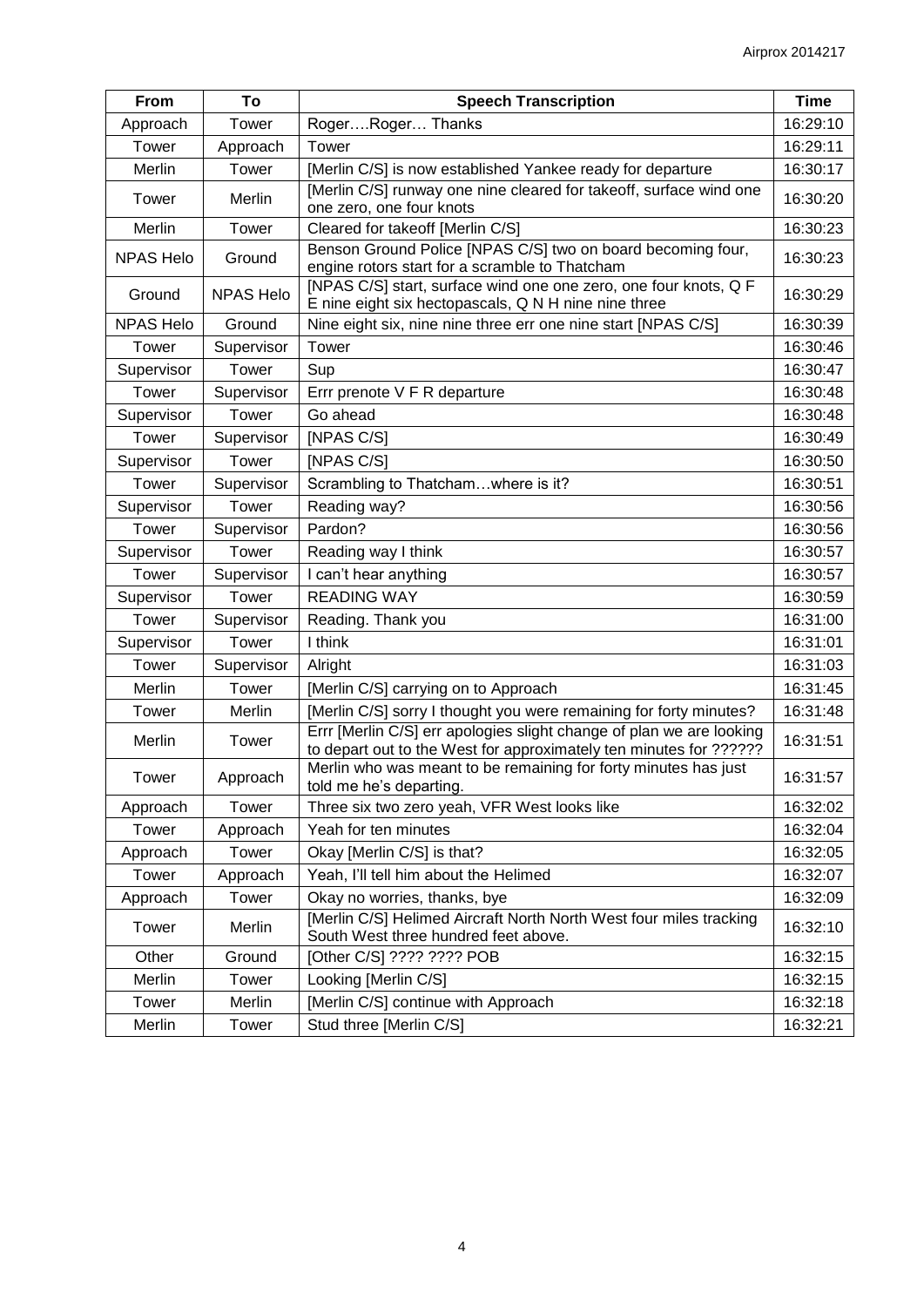| <b>From</b> | To            | <b>Speech Transcription</b>                                                                                                                             | <b>Time</b> |
|-------------|---------------|---------------------------------------------------------------------------------------------------------------------------------------------------------|-------------|
| Approach    | <b>HEMS</b>   | [HEMS C/S], traffic south, three miles, tracking west, indicating<br>three hundred feet below, believed to be the heli, it's believed to<br>be a Merlin | 16:32:21    |
| <b>HEMS</b> | Approach      | Have visual with departing err to the left hand side of us                                                                                              | 16:32:30    |
| Approach    | <b>HEMS</b>   | [HEMS C/S] roger                                                                                                                                        | 16:32:34    |
| Merlin      | Approach      | Benson Approach, good afternoon Vort correction [Merlin C/S]<br>is now airborne departing VFR to the West err requesting basic<br>service               | 16:32:46    |
| Approach    | <b>Merlin</b> | [Merlin C/S] Benson Approach, good afternoon VFR departure to<br>the west approved, basic service, squawk ident                                         | 16:32:52    |
| Merlin      | Approach      | Basic service, squawk ident [Merlin C/S]                                                                                                                | 16:32:57    |
| Approach    | Merlin        | [Merlin C/S] Benson QNH nine nine three hectopascals, request<br>vour altitude                                                                          | 16:33:03    |
| Merlin      | Approach      | Currently at eight hundred feet, nine nine three [Merlin C/S]                                                                                           | 16:33:09    |
| Approach    | Merlin        | Roger                                                                                                                                                   | 16:33:12    |
| Approach    | <b>HEMS</b>   | Helime [HEMS C/S] CharlWycombe Park Aerodrome is active                                                                                                 | 16:33:17    |
| <b>HEMS</b> | Approach      | Copied [HEMS C/S] we err hi???? ??? it                                                                                                                  | 16:33:24    |
| Approach    | <b>HEMS</b>   | Roger                                                                                                                                                   | 16:33:27    |

A transcript of the Benson Approach/Zone frequency is reproduced below:

## **Analysis and Investigation**

## **Military ATM**

At 1631:45 (Figure 1), the Merlin pilot reported switching to Approach and the Tower controller queried the departure. The Merlin pilot replied at 1631:51 with, "[Merlin C/S] *apologies, slight change of plan, we are looking to depart out to the west for approximately ten minutes for* {unreadable}."



Figure 1: Merlin reports switching to Approach at 1631:45 (Helimed squawk 0016)

At 1632:10, Tower advised, "[Merlin C/S] *Helimed aircraft north, north-west, four miles, tracking south west, three hundred feet above*." The Merlin pilot replied with '*looking*'; the Merlin appeared on radar replay at 1632:18 (Figure 2).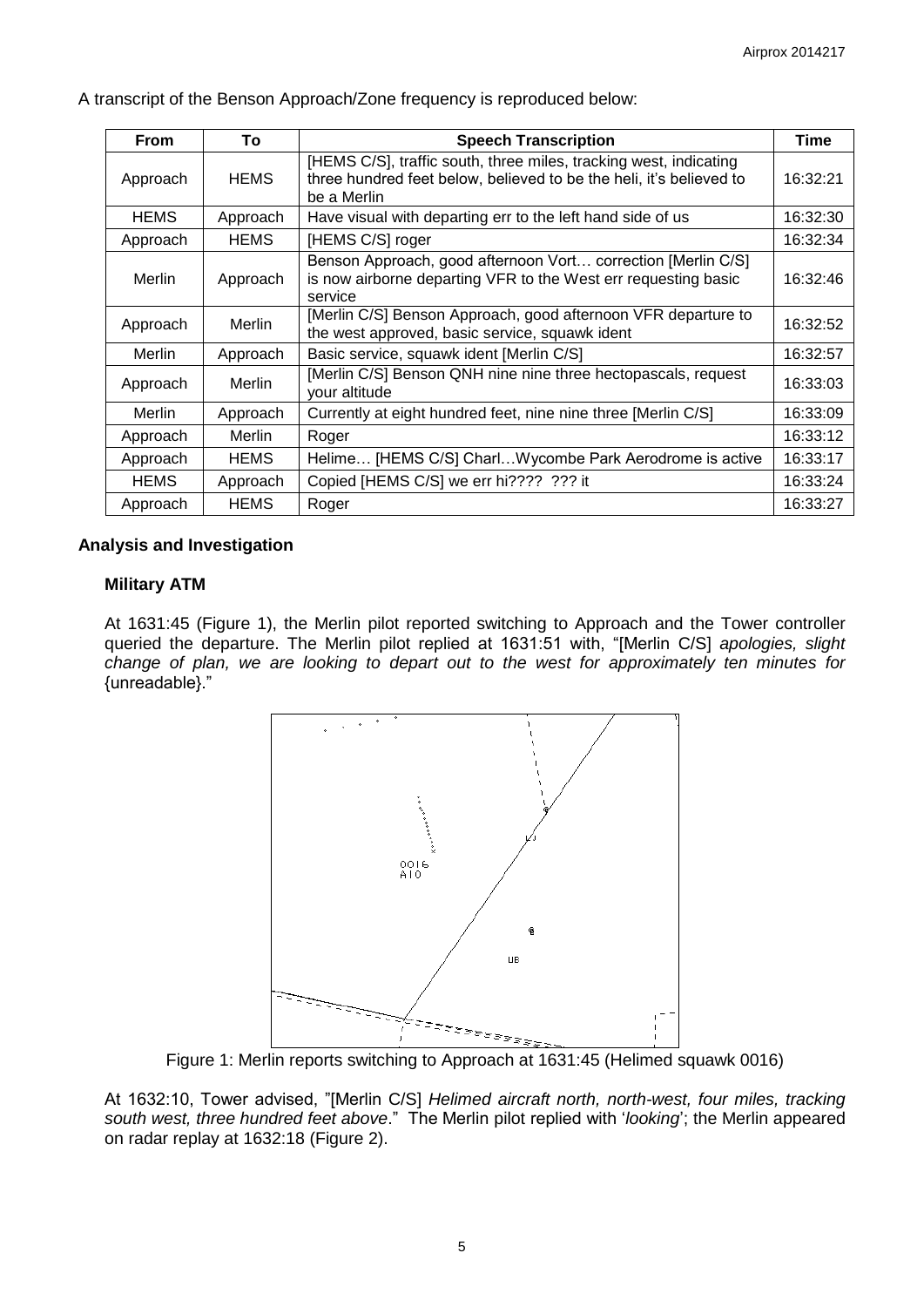

Figure 2: Merlin looking for traffic and appeared on radar replay at 1632:18

At 1632:21, Approach passed Traffic Information, "[Helimed C/S] *traffic south three miles tracking west, indicating three hundred feet below, believed to be the heli…it's believed to be a Merlin*." At 1632:30 (Figure 3), the Helimed pilot called visual.



Figure 3: Helimed calls visual at 1632:30

At 1632:46 (Figure 4), the Merlin pilot called Approach for a Basic Service. At this point, the Merlin faded from radar coverage with 1.8nm horizontal separation from the EC135. The Basic Service was applied at 1632:57.



Figure 4: Merlin requested a Basic Service at 1632:46

The CPA was at estimated at 1633:16 with 0.9nm horizontal and an unknown amount of vertical separation; the Merlin trail faded and re-appeared for a squawk ident.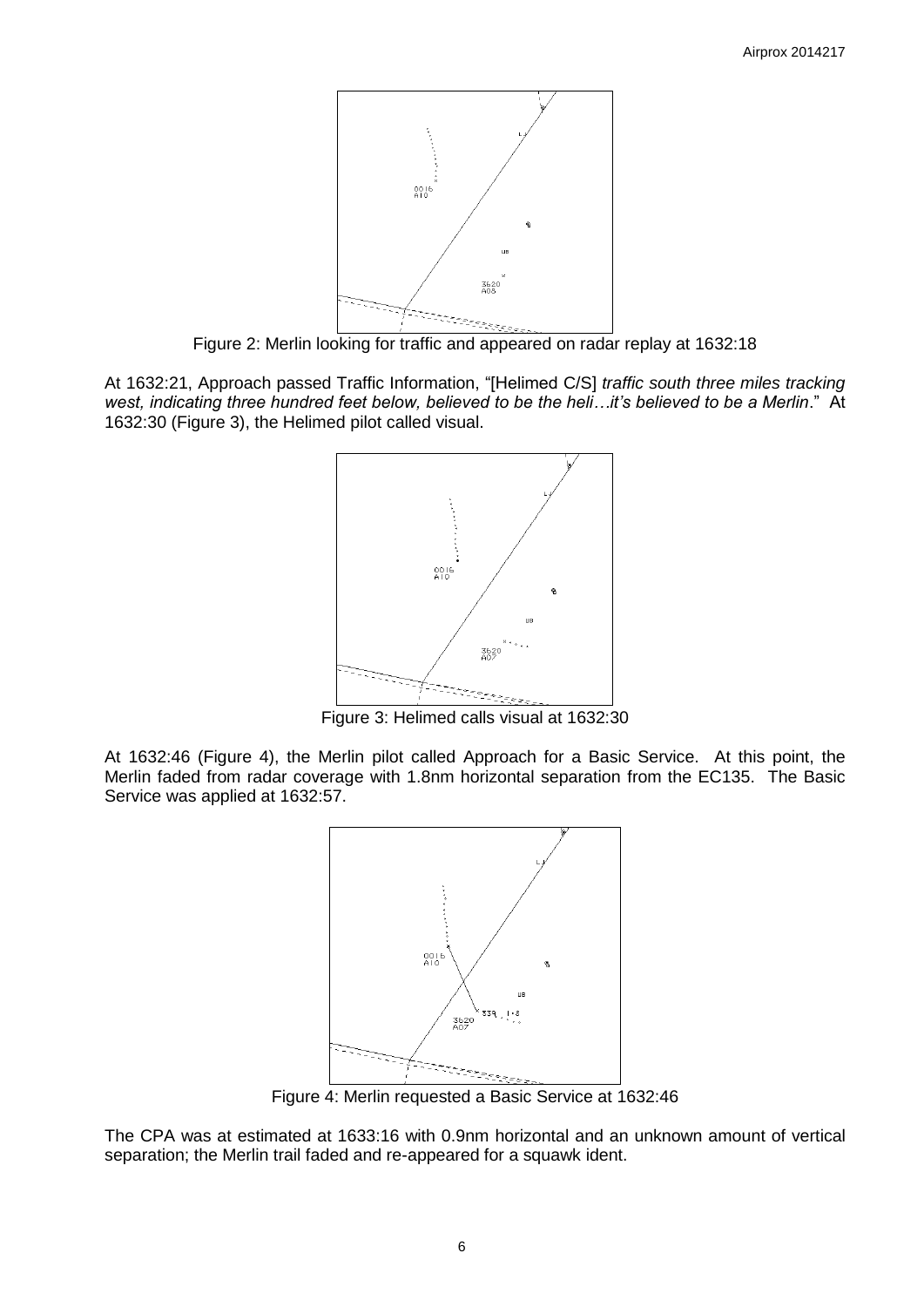The Merlin pilot had provided details of the formation sortie intentions on start. As the crew were conducting start-up checks, the other aircraft became unserviceable and the crew changed their plan. Having decided not to conduct visual circuits, the crew requested to taxi but did not inform ATC of their change of intentions, for a VFR west departure. Having departed to the west, the crew were passed Traffic Information and recalled being visual with the Helimed and having adequate separation.

Given the poor visibility, the Tower controller had requested that the MATZ crosser remain to the west of the airfield to deconflict with the Merlin, expected to remain in the visual circuit to the east of the airfield. A 'Call for Release' on all aircraft departing was in force and the Tower controller was anxious to inform Approach of the breach, especially because the Merlin was closing with the Helimed. Once the Merlin had departed to the west, Traffic Information was passed at 4nm and Approach was immediately informed. Approach had seen the Merlin depart and had used information from Tower to call traffic. The aircraft were under a Basic Service but, following the unexpected Merlin departure, duty of care was demonstrated to alert each crew of the other aircraft.

The collision risk assessment from both pilots was 'Low' but the Tower controller had recalled watching the radar returns merge with 300ft height separation; the Helimed pilot reported making a left hand turn to pass behind the Merlin. The radar replay is inconclusive because the Merlin faded from radar before CPA.

The normal barriers to an Airprox of this nature would be ACAS/TAS, lookout and radar-derived Traffic Information. Information was passed to Merlin and EC135 crews at 4nm and 3nm respectively. As the aircraft were on, or likely to receive, a Basic Service, there was no requirement for ATC to pass Traffic Information, as per CAP 774. From pilot reports, both were visual; lookout appeared to have been effective. However, the Helimed pilot was less comfortable with separation and took approximately a 30° turn to the left. Neither aircraft was fitted with an ACAS or TAS and this was an absent barrier. The change of intentions of the Merlin crew was not communicated to Tower and the VFR departure to the west was unexpected; the subsequent aircraft geometry had also caused concern for the Tower controller, who filed an Airprox.

#### **UKAB Secretariat**

The Merlin and EC135 pilots shared an equal responsibility for collision avoidance and not to fly into such proximity as to create a danger of collision<sup>3</sup>. The incident geometry was considered to be converging, and the Merlin pilot was therefore required to give way to the  $EC135<sup>4</sup>$ .

The Merlin radar contact faded at 1632:43 and reappeared at 1633:15. Using track interpolation it was possible to estimate the horizontal separation at CPA as 0.7nm

# **Comments**

#### **JHC**

This event was caused by a breakdown in communication between the Merlin crew and ATC. The Merlin crew should have informed the Tower Controller that their intentions had changed and they planned to depart the visual circuit, which would have prompted the controller to seek a release from the Radar Controller. A situation then developed that the Controller subsequently considered worthy of reporting as an Airprox because she witnessed the aircraft merge on the High-Bright and was unsure of what type of service the MATZ crossing aircraft was under. Instructions to military aircrew in a MATZ are mandatory and although the onus was on the Merlin crew to communicate their intentions, the Tower Controller also had the option to instruct the

 $\overline{\phantom{a}}$  $3$  Rules of the Air 2007 (as amended), Rule 8 (Avoiding aerial collisions).

<sup>&</sup>lt;sup>4</sup> ibid., Rule 9 (Converging).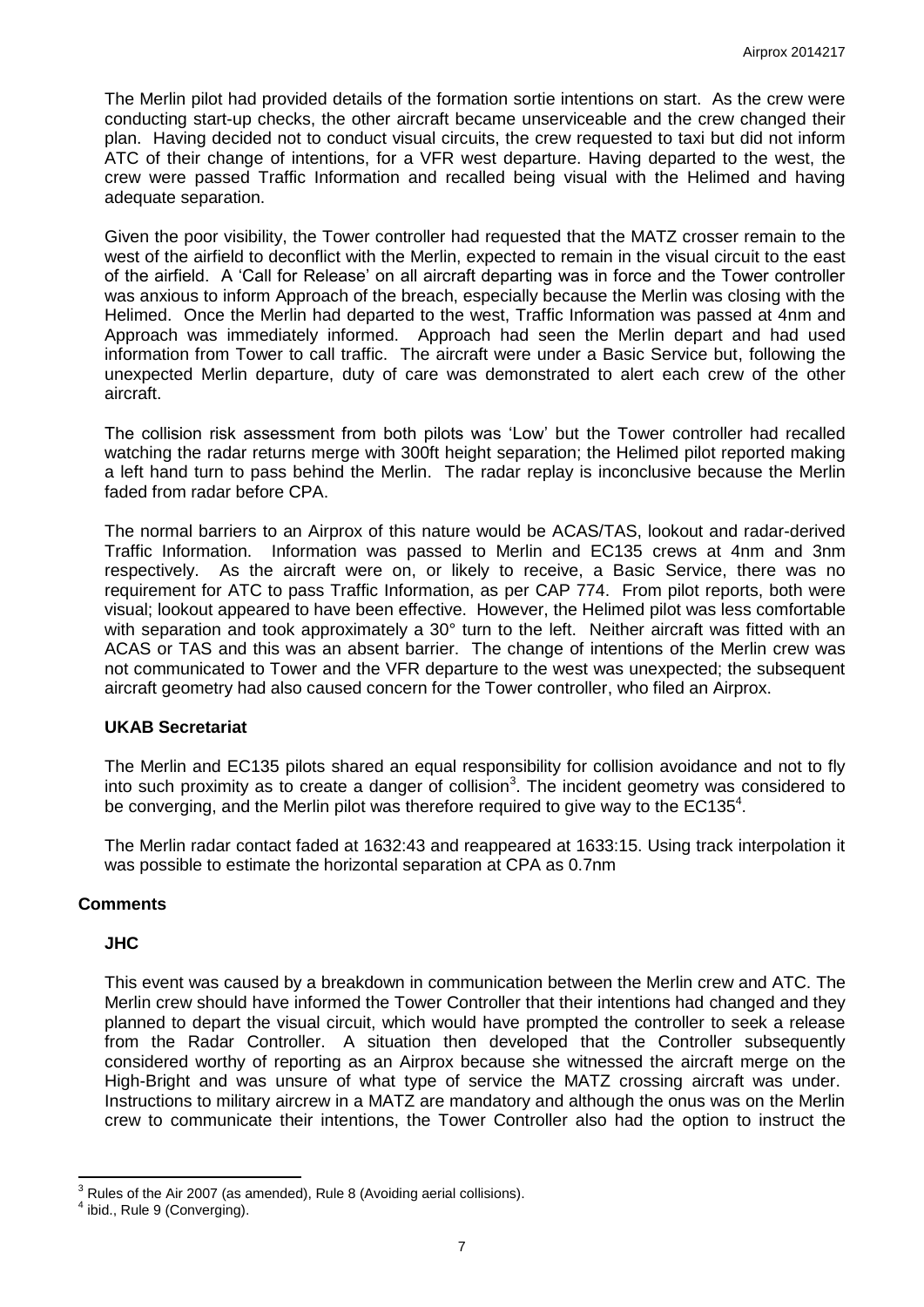Merlin crew to remain in the visual circuit to give time to arrange a release, which would have ensured that separation was not eroded.

The requirement for a release call in conditions of Green or worse was a local Air Traffic Order and therefore not one that the Merlin crew were aware of. If they had been made aware, they may have made a change of intentions call. JHC has directed that Benson ensure that all aircrew are made aware of the requirement for a release in Green or worse conditions.

#### **Summary**

An Airprox was reported when a Merlin and an EC135 flew into proximity at about 1633 on Tuesday 11<sup>th</sup> November 2014. Both pilots were operating under VFR in VMC, the Merlin pilot in receipt of a Basic Service from Benson Approach and the EC135 pilot in receipt of a Basic Service from Benson Zone.

# **PART B: SUMMARY OF THE BOARD'S DISCUSSIONS**

Information available consisted of reports from the pilots of both aircraft, transcripts of the relevant RT frequencies, radar photographs/video recordings, reports from the air traffic controllers involved and reports from the appropriate ATC and operating authorities.

The Board first considered the pilots' actions. They noted that the EC135 pilot was conducting a MATZ transit on a Category 'A' HEMS flight. He was in communication with Benson Zone throughout, saw the Merlin departing, expressed surprise at its routeing, and made a 'gentle left turn' to pass safely behind it. For his part, the Merlin pilot had been intending to conduct a formation sortie with another Merlin and had communicated his intention to remain initially in the visual circuit to the Benson Aerodrome Controller. The Board noted that Some 14min elapsed before he made a call to request taxi clearance, by which time the pilot of the other Merlin had cancelled his sortie due to aircraft unserviceability. Members agreed that it was apparent that the reporting Merlin pilot did not communicate his change of intentions to the Aerodrome Controller once the formation aspects of the sortie could no longer be achieved. They also noted JHC's comments that he would not have been aware of the 'Call for Release' requirement and so would probably not have understood the significance of not passing his revised intentions. The Merlin pilot was passed Traffic Information on the EC135 as he departed and reported 'looking' on the Tower frequency shortly before being passed to Approach. He did not state 'visual' on RT on either frequency and so the Board could not determine when he actually had the EC135 in sight. Members contrasted the Merlin pilot's assessment of separation at CPA of 'at least 2 miles' to the interpolated CPA of 0.7nm, and wondered whether this may have been indicative of the poor lighting conditions he would have been experiencing at the time.

Turning to the controllers, whilst the Board agreed in principle with the JHC comment that the Aerodrome Controller could have instructed the Merlin pilot to remain in the visual circuit, they were also of the opinion that this would have been problematic at the point of departure given that the ADC had only become aware that he was leaving the circuit at the same time as he called changing to Approach frequency; her priorities at that point were then correctly focused on quickly coordinating his departure with Approach in order to ensure avoidance with the MATZ-crosser. Members also agreed that the onus of responsibility fundamentally rested with the Merlin crew, and that it was for them to update the Aerodrome Controller in good time if their intentions changed. As such, members agreed that the cause of the Airprox had been that the Merlin pilot had departed the visual circuit, contrary to his stated intentions, and flew into conflict with the EC135. Both the EC135 and Merlin pilots were visual with each other, and the EC135 pilot reacted to the Merlin flight path; the Board determined that effective and timely action had therefore been taken to prevent the aircraft colliding. Board members considered it most unfortunate that the local 'Call for Release' procedure had not been notified to aircrew, but were heartened to note that this shortfall had since been remedied. They commented that any change to ATC procedures could have an impact on aircrew actions, and so the decision on whether or not to inform aircrew of a change needed to be considered carefully.